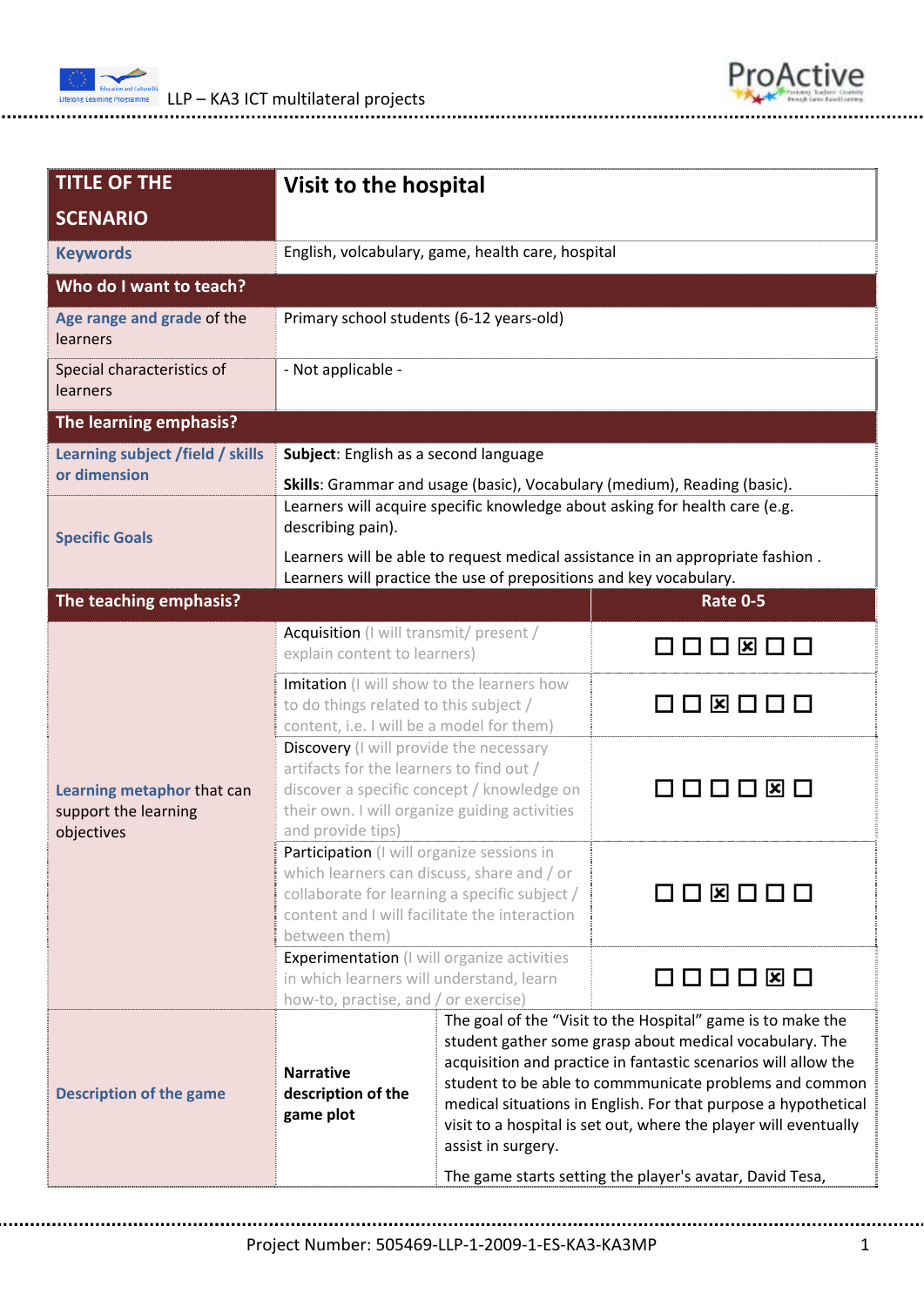



LLP – KA3 ICT multilateral projects

outside the hospital. The first task is to get admittance to the hospital and check in as a patient. To do that the player has to answer a basic set of questions. Wrong answers will result in a going back and need to complete all the questions again.



Next situation deals with identifying symptoms and describing pain. The student is given a handbook (in the game) with background information about diseases and medical conditions.



The last stage immerses the player in a fantastic situation where a patient needs urgent surgery and one person of the staff is missing to conduct the operation. The goal is to practice vocabulary about medical equipment. In this stage the player has to provide the appropriate tool as requested by the surgeon. This is done by drag-and-drop interaction. This stage also includes time pressure to make it more appealing.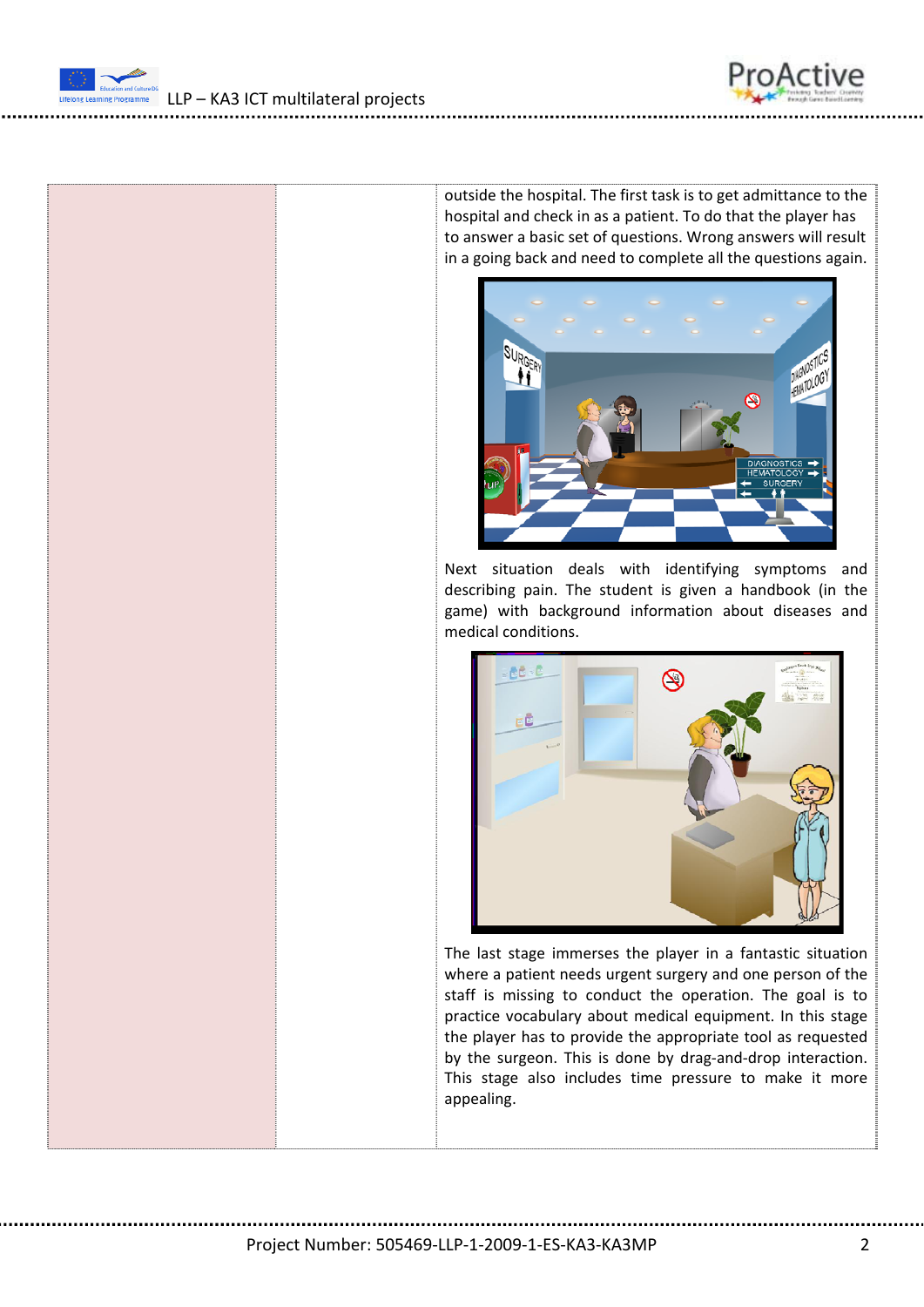Ediscript and Calisan DGC **LLP – KA3 ICT** multilateral projects



| <b>Goals</b><br>To get an appropriate prescription for his disease (a cold).<br>Wrong answers will result in a going back and need to<br><b>Rules</b><br>complete all the questions again.<br>To deal with conversations in English without commiting<br><b>Challenge</b><br>errors.<br>Penalties: wrong answers will result in a going back and<br><b>Satisfaciton system</b><br>/feedback cycle<br>need to complete all the questions again.<br><b>Learning settings</b><br>time<br>Before the game: Introduction to the<br>module / lesson / session driven by the<br>in the classroom<br>15 minutes<br>teacher. Short explanation about the<br>running and interacting with the game.<br>During the game: During game-play the<br>teacher supervises the session and<br>in the classroom<br>20 minutes<br>identifies potential problems.<br>narrative description of<br>learning activities - step by<br>After the game: Teacher collects<br>step organization and<br>assessment reports produced by the<br>structuring |  |                                             | After completing the surgery, the student can return home<br>holding in his hands a valuable prescription for cold<br>medicines. |  |                  |  |
|-----------------------------------------------------------------------------------------------------------------------------------------------------------------------------------------------------------------------------------------------------------------------------------------------------------------------------------------------------------------------------------------------------------------------------------------------------------------------------------------------------------------------------------------------------------------------------------------------------------------------------------------------------------------------------------------------------------------------------------------------------------------------------------------------------------------------------------------------------------------------------------------------------------------------------------------------------------------------------------------------------------------------------|--|---------------------------------------------|----------------------------------------------------------------------------------------------------------------------------------|--|------------------|--|
|                                                                                                                                                                                                                                                                                                                                                                                                                                                                                                                                                                                                                                                                                                                                                                                                                                                                                                                                                                                                                             |  |                                             |                                                                                                                                  |  |                  |  |
|                                                                                                                                                                                                                                                                                                                                                                                                                                                                                                                                                                                                                                                                                                                                                                                                                                                                                                                                                                                                                             |  |                                             |                                                                                                                                  |  |                  |  |
|                                                                                                                                                                                                                                                                                                                                                                                                                                                                                                                                                                                                                                                                                                                                                                                                                                                                                                                                                                                                                             |  |                                             |                                                                                                                                  |  |                  |  |
|                                                                                                                                                                                                                                                                                                                                                                                                                                                                                                                                                                                                                                                                                                                                                                                                                                                                                                                                                                                                                             |  |                                             |                                                                                                                                  |  |                  |  |
|                                                                                                                                                                                                                                                                                                                                                                                                                                                                                                                                                                                                                                                                                                                                                                                                                                                                                                                                                                                                                             |  |                                             |                                                                                                                                  |  | <b>Estimated</b> |  |
|                                                                                                                                                                                                                                                                                                                                                                                                                                                                                                                                                                                                                                                                                                                                                                                                                                                                                                                                                                                                                             |  |                                             |                                                                                                                                  |  |                  |  |
|                                                                                                                                                                                                                                                                                                                                                                                                                                                                                                                                                                                                                                                                                                                                                                                                                                                                                                                                                                                                                             |  |                                             |                                                                                                                                  |  |                  |  |
| in the classroom<br>10 minutes<br>session the teacher will analyze the results<br>and solve all the misconceptions and<br>errors.                                                                                                                                                                                                                                                                                                                                                                                                                                                                                                                                                                                                                                                                                                                                                                                                                                                                                           |  | game. Short debriefing session. In the next |                                                                                                                                  |  |                  |  |
| minutes<br>session)<br>How will I evaluate students?                                                                                                                                                                                                                                                                                                                                                                                                                                                                                                                                                                                                                                                                                                                                                                                                                                                                                                                                                                        |  |                                             |                                                                                                                                  |  | 1 day (One 50    |  |

Project Number: 505469‐LLP‐1‐2009‐1‐ES‐KA3‐KA3MP 3